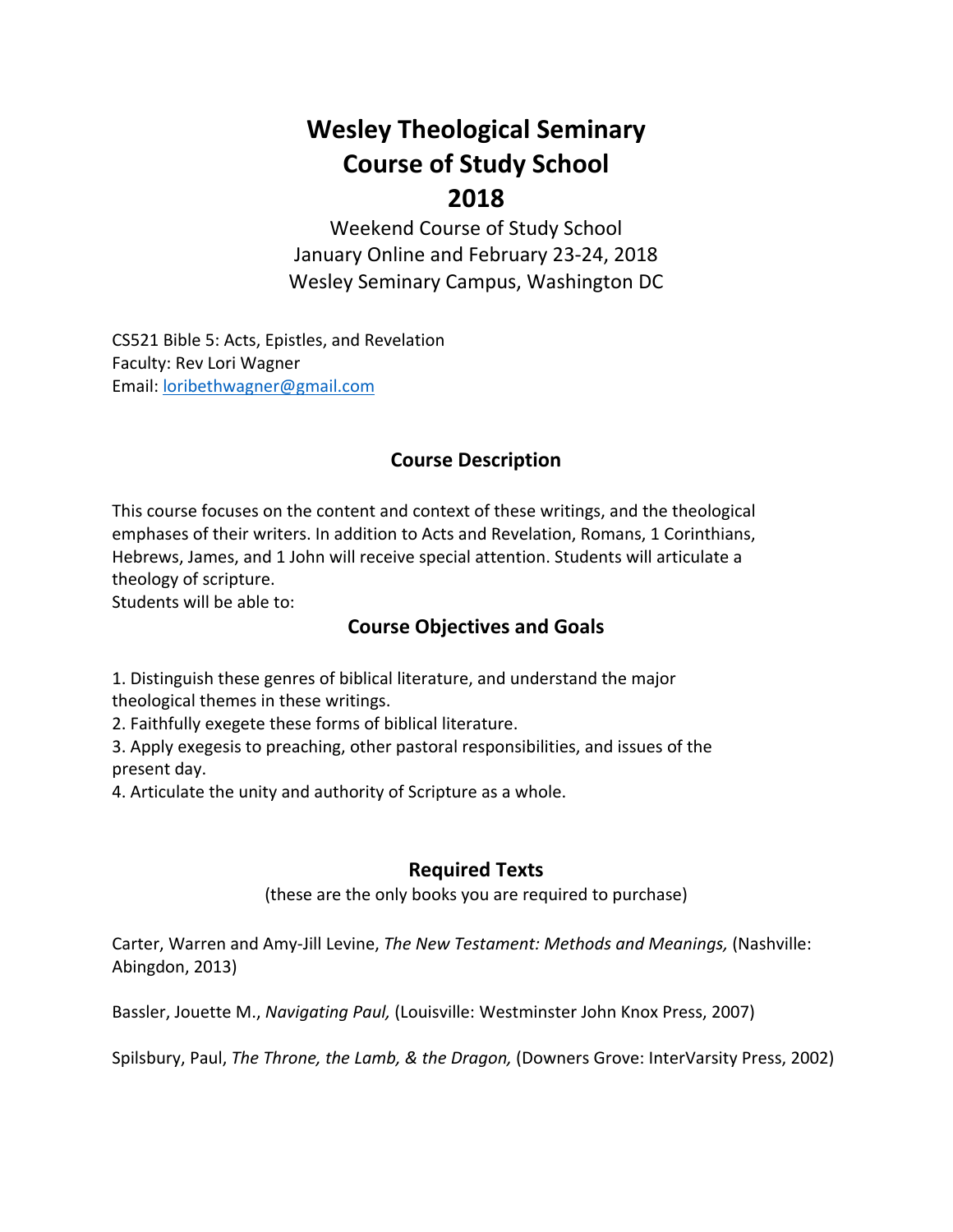# **Supplemental Texts (not necessary but helpful)**

Bailey, Kenneth E., *Paul Through Mediterranean Eyes: Cultural Studies in 1 Corinthians, Downers Grove: InterVarsity Press, 2011)*

Davies, W. D., *Paul and Rabbinic Judaism: Some Rabbinic Elements in Pauline Theology,* 4th edition (Philadelphia: Fortress Press, 1980)

Dunn, J.D.G., *The Theology of Paul,* (Grand Rapids: Eerdmans, 2006)

Johnson, Darrell W., *Discipleship on the Edge,* (Vancouver: Regent College Publishing, 2004)

Keck, Leander, ed., *The New Interpreter's Bible Commentary,* (Nashville: Abingdon, 2003)

Koester, Craig R., *Revelation and the End of All Things,* (Grand Rapids: Eerdmans, 2001)

Kreider, Alan, *The Patient Ferment of the Early Church: The Improbable Rise of Christianity in the Roman Empire,* (Grand Rapids: Baker, 2016)

LOGOS Bible Software, online resource for multiple commentaries and resources for scriptural exegesis.

Oden, Thomas C., *Ancient Christian Commentaries,* (Downers Grove: InterVarsity Press, 2005)

Peterson, Eugene H., *Reversed Thunder: The Revelation of John & the Praying Imagination,* (New York: HarperOne, 1988)

Sanders, E.P., *Paul and Palestinian Judaism,* (Philadelphia: Fortress Press, 1977)

Sweet, Leonard, *So Beautiful: Divine Design for Life and the Church,* (Colorado Spring: David Cook, 2009)

Wagner, Lori and Leonard Sweet, *The Seraph Seal,* (Nashville: Thomas Nelson, 2011)

Wright, N.T., *The Climax of the Covenant,* (New York: T & T Clark, 2004)

# **Reading Assignments**

Reading of all required materials should be completed prior to the first day of class.

# **Participation**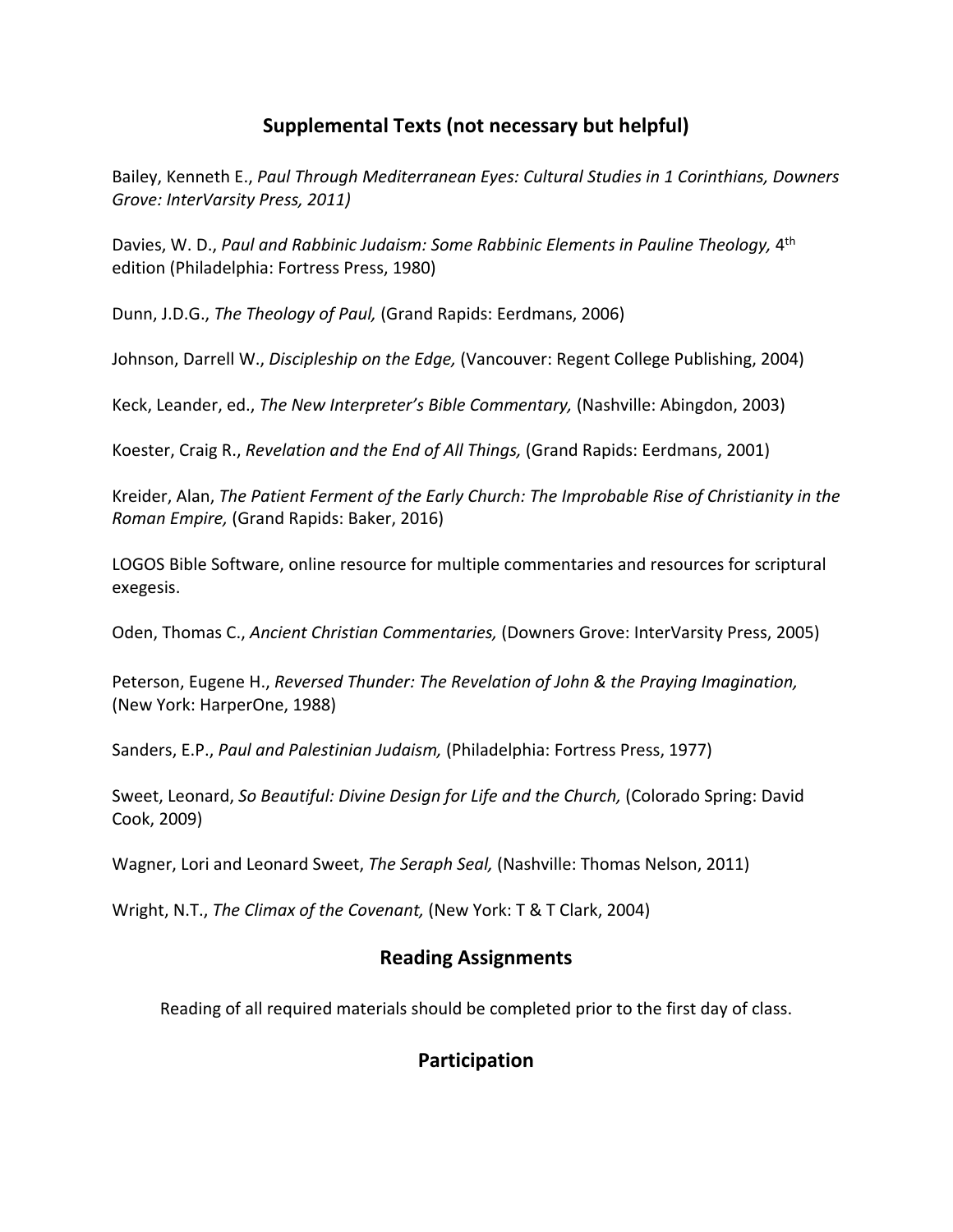Because of the brevity of the course, full participation is necessary in Blackboard for our online portion of the class, as well as our face-to-face meeting time February 23 and 24. All students are expected to participate in all online forums and posts, as well as in face‐to‐face discussions and group activities.

# **Written Assignments**

**Pre‐Course Assignment** posted to Blackboard is due by Tuesday, January 2nd

#### **Pre‐Course Assignments:**

- 1. Write a brief three‐page portrait of Paul's practical and pastoral theology in the genesis of the early church. (Use Paul's letters as well as your readings as a guide to understanding his challenges and ministry.)
- 2. Write a two‐page portrait of your understanding of Saul's/Paul's experience on the Damascus road, how his identity as an apostle for Jesus was formed by that experience, and how it prepared him for his passionate ministry and mission. (Use scripture to support your thoughts.)

#### **January Online Assignments and Assignment Due Before Face‐to‐Face Meeting:**

Each week of the online portion of the class, you will do one essay or project and participate in one discussion forum on the topic given. Essays or projects are specified and should be posted in the assignment area designated in Blackboard. For the discussion question, use the designated Forum for that week and discuss the topic in depth with your peers bringing the course texts, scripture, your thoughts, and your experiences in ministry into the discussion. This is not a place to post extended essays, but to engage with your peers in meaningful and in‐ depth discussion of the scriptures and topics.

Written Assignments for *Week One* below are due by Monday January 8th. Please post assignments and discussions on Blackboard.

Written Assignments for *Week Two* below are due by Monday January 15th. Please post assignments and discussions on Blackboard.

Written Assignments for **Week Three** are due by Monday January 22nd. Please post assignments and discussions on Blackboard.

Written Assignments for **Week Four** are due by Monday January 29th. Please post assignments and discussions on Blackboard.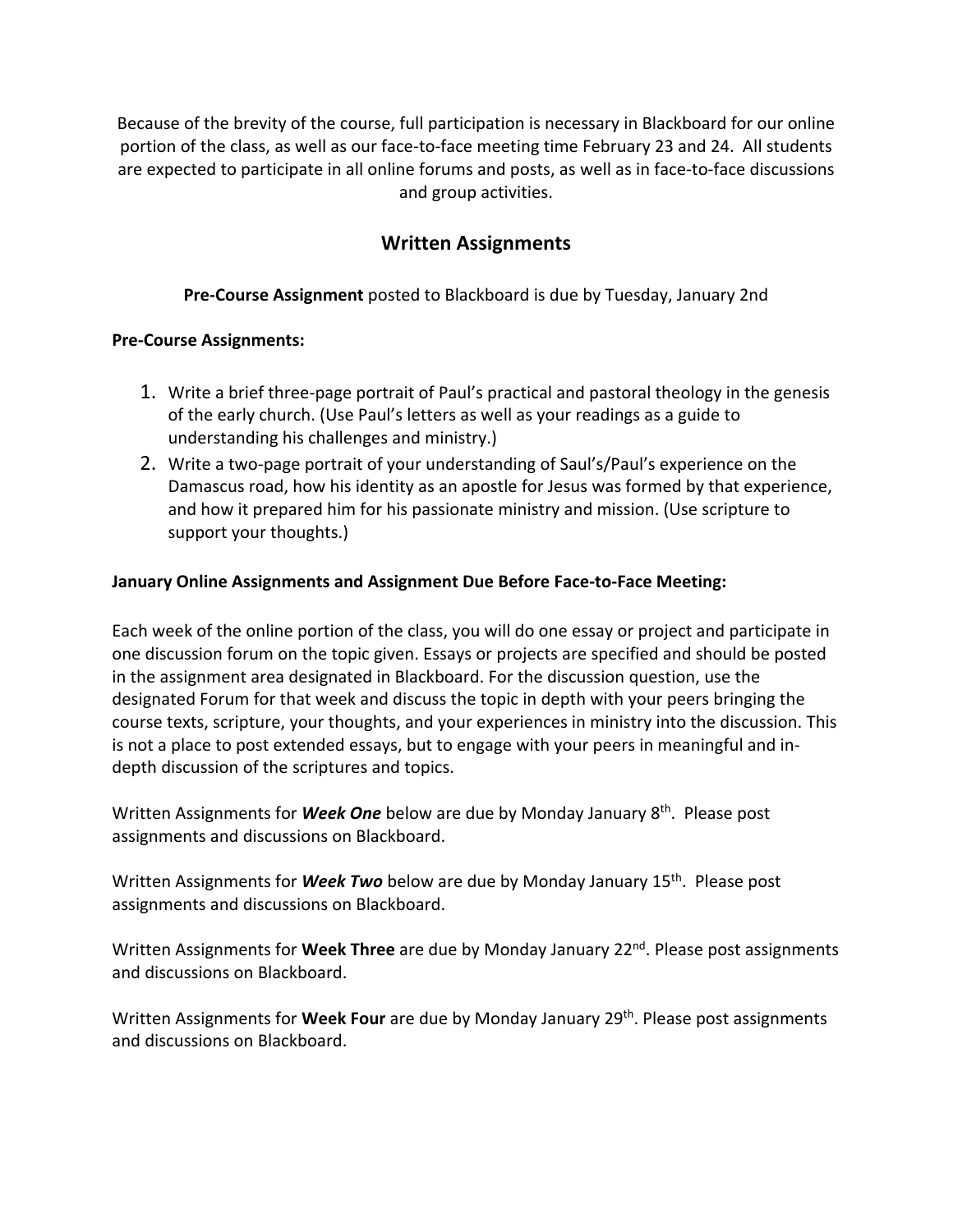Written Assignments for **February Face‐to‐Face** meeting on February 23 and 24 are due by Monday, February 19<sup>th</sup>.

#### *Week One Assignments:*

- 1. Describe what you know about the Jewishness of Paul. What is Paul's cultural context? How does culture (both Greek and Jewish) play a role in Paul's ministry and mission and in his theology? Point out key Jewish concepts in Paul's theology. (Brief answers)
- 2. Discussion Forum: Read 2 Corinthians 11. Discuss 1) What do you think Paul looked like physically? Describe his physical appearance given what he's told you he's experienced. 2) Why is he telling the people of the church at Corinth all of this? What are his frustrations in ministry? Why?

#### *Week Two Assignments:*

- 1. Choose one of Paul's letters and describe the church he is addressing, its graces and challenges, and the relationship Paul has with these people.
- 2. Discussion Forum: What drives Paul? Discuss how Paul's theology and his understanding of grace, resurrection, righteousness, and the "new" covenant contributes to his passion for his ministry and mission.

#### *Week Three Assignments:*

- 1. Reading the story of the Eunuch in Acts 8. Exegete the story (show your sources and the process you chose). Write a brief exegesis of the story. Then offer three possible themes/sermon topics to address the scripture story.
- 2. Discussion Forum: Each of you, choose a character from the New Testament (not Paul) and discuss his or her identity as a Christian disciple or apostle in the genesis of the early church. What role does this person play? How does this person interact with others? What stands out about this person's theology? How do you see that person's Christian identity developing out of his or her former Jewish identity? How and why?

#### *Week Four Assignments:*

1. List at least ten metaphors used in Revelation. Where else do you see these metaphors in scripture (both in the Hebrew and Christian testaments)? Exegete the metaphors. What multi‐faceted messages do these metaphors bring to the meaning of this letter for early Christians and Christians today?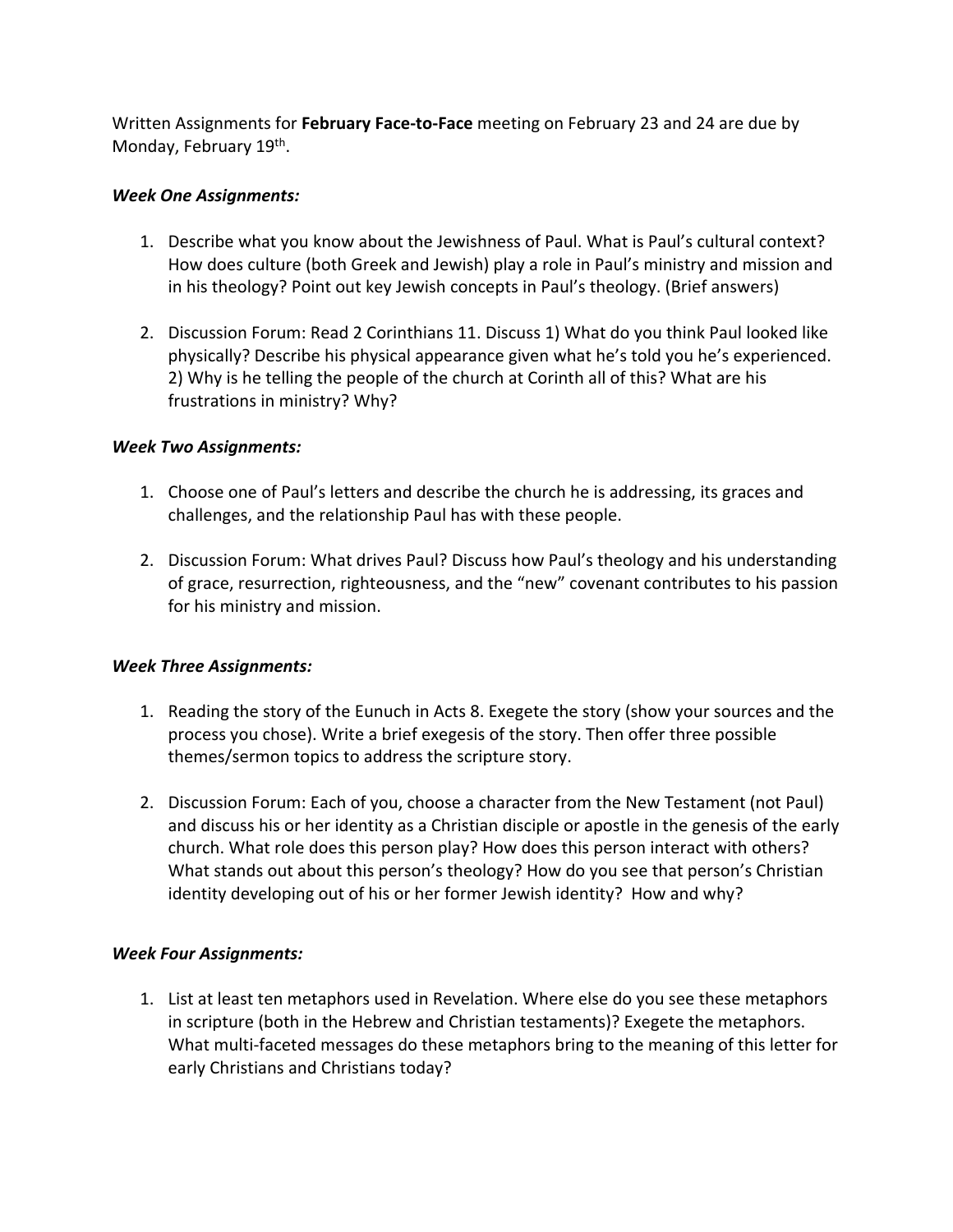2. Discussion Forum: Discuss the metaphor of the "body" in the Christian Testament scriptures. Where do you find references to "body" in these scriptures and how is body/embodiment understood? Discuss the various meanings, contexts, and metaphorical uses of the word and how these contribute to early (and present) Christian theology.

#### *Written Assignments in Preparation for Face‐to‐Face Meeting:*

- 1. Choose your favorite scripture story from the New Testament (excluding the gospels). How does it speak to your life? How can it speak to the life of your congregation? Name at least five sources you will use to exegete this scripture story and why you choose them. (2 pgs)
- 2. Describe what it means to be a Christian. A follower of Jesus. How do you form "identity" within your congregation? Your family? Your community? What does it mean to "incarnate" Jesus in every culture? What does it mean to say, "Christ lives in me"? How can these ideas in the scriptures (using them in Bible study, preaching, and counseling or using the lessons/themes they have taught you) help you as a pastor to build a stronger Jesus identity within your congregation? How can teaching a theology of grace, forgiveness, and love change the way your congregation sees themselves and others? (3 pgs – brief answers)

# **Writing Guidelines**

Please type all papers using a 12‐point font, double spacing, and one‐inch margins. Please show evidence in your work that you have read the course material and are applying what you have learned to your ministry context.

### **Face to Face Course Schedule**

| Friday, February 23 |                                                                    |
|---------------------|--------------------------------------------------------------------|
| 1:00 PM             | Worship                                                            |
| 1:30 PM-3:15 PM     | Session I: Jesus, Paul, and the Early Church<br>Mapping the Course |
| 3:15-3:30 PM        | <b>BREAK</b>                                                       |
| 3:30-5:00 PM        | Session II: Exegetical Practicum                                   |
| 5:00-7:00 PM        | <b>DINNER BREAK</b>                                                |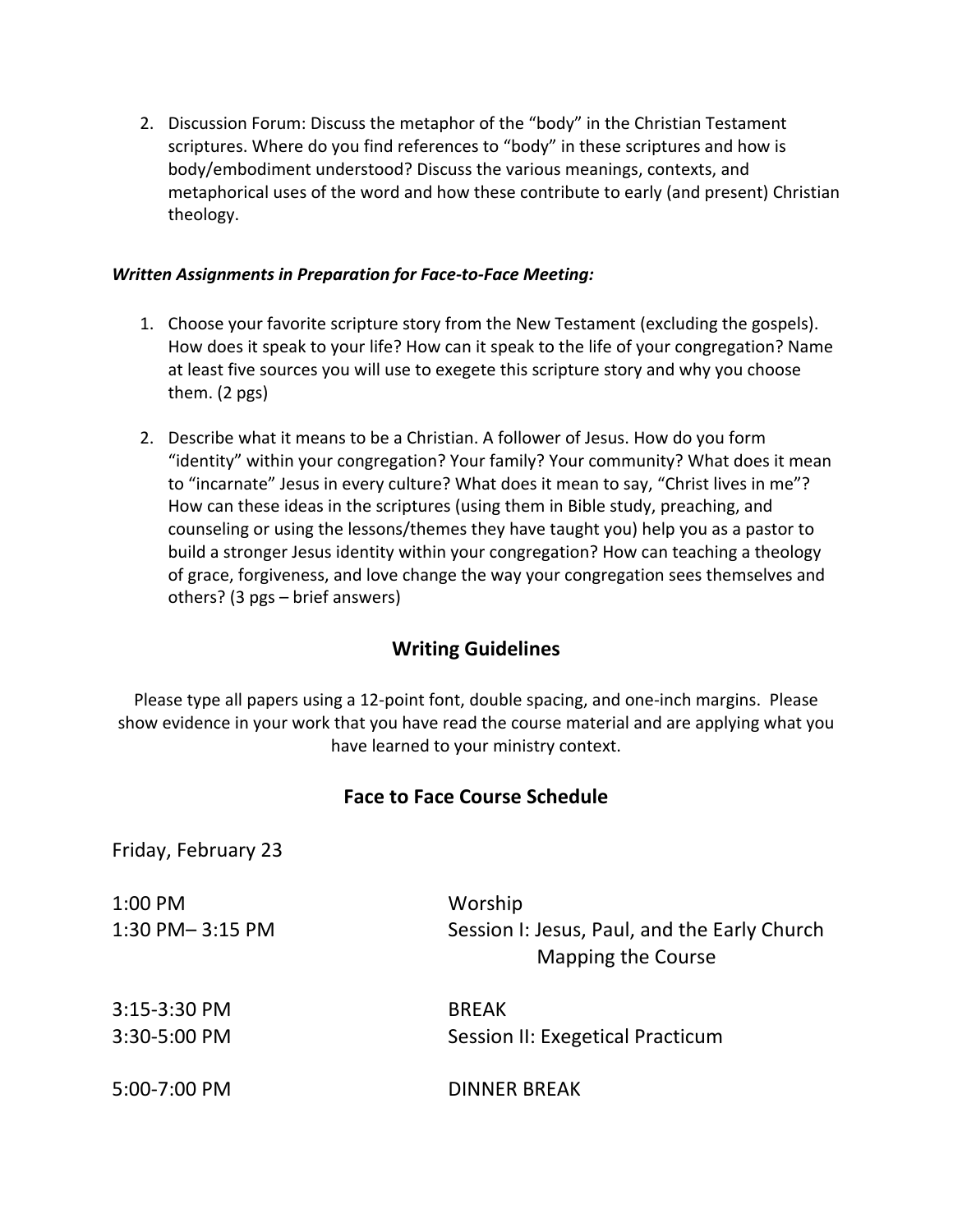7:00‐9:00 PM Session III: Bible Study Saturday, February 24 9:00 AM‐1:00 PM Session IV: Scriptures for Preaching, Teaching, Liturgy, and Prayer Ecclesiology: Developing a Theology of the Church Christology: Developing a Theology of Jesus The MRI Church Understanding the Scriptures for a 21st Century Church: Applications for Ministry and Mission Bible Study Evaluations

#### **Grading:**

Pre‐Course Questions: 10 pts Four Weekly Project Essays: 40 pts Four Weekly Discussion Forums: 40 pts Face‐to‐Face Preparation Questions: 10

The instructor assumes that everyone in the class is capable of the work required to receive a "B" grade for each assignment. The following interpretations of the meaning of each grade have been developed to help class members review their work to identify strengths and problems.

A "B" means that the basic elements of the assignment have been faithfully included, the argument is internally coherent, and clearly articulated.

A "B+" means the assignment is also well crafted.

An "A-" means that the assignment is not only well crafted, but it also probes the issues with considerable insight.

An "A" means the assignment is well crafted, reveals considerable insight, and moves beyond the range of the student's prior knowledge to begin to construct new perspectives and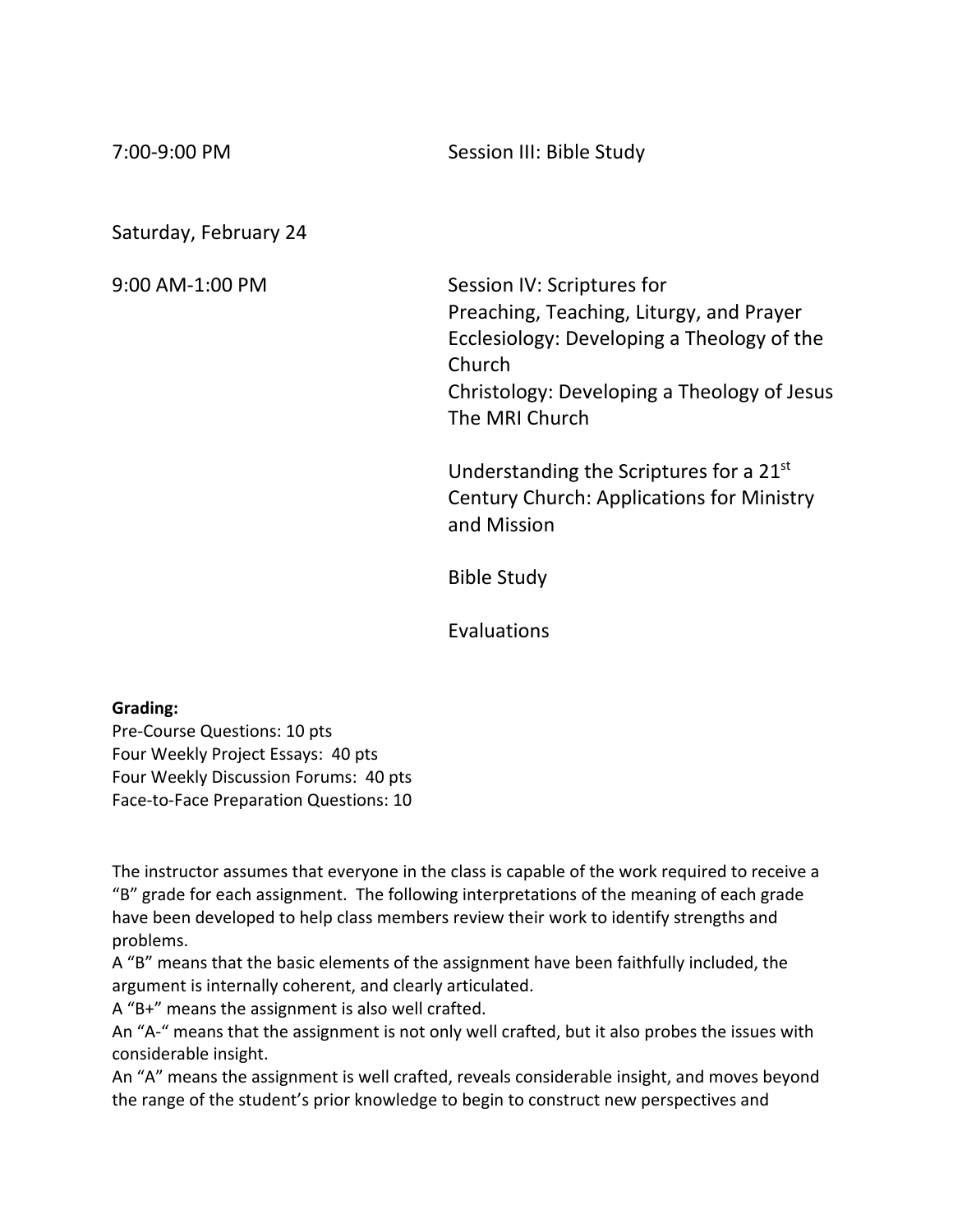meanings for the subject. In other words, it shows the student's imagination at work; it has a creative edge.

A "C+" means that the assignment lacks clarity or focus, tends to reveal more the writer's opinions than the results of the writer's analysis, and lacks reflective insight into the issues being discussed.

A "C" means that the assignment does not move beyond the reporting of information from readings and/or class discussions to engaging them with issues being discussed; it may indicate inappropriate or misuse of data and readings.

A "C‐" means that despite some moments of focused discussion and insight, major gaps exist in the development of the argument or discussion.

An "F" means the individual needs to see me immediately.

Grades will be reduced a step (e.g. from B to a B‐) for assignments handed in after the start of class, and a full letter grade for any assignments 24 hours past due. Assignments over 48 hours past due will be lowered two letter grades. We need to talk if an assignment is over 72 hours past due. Please note only two unexcused absences are allowed before grade is lowered one step.

Final course grades are mailed to the student, GBHEM in Nashville and the student's conference representative one month after the end of the course. Grades are not posted on‐ line.

### **Citations & Bibliography**

Proper citation is critical. Ideas, concepts, or information derived from other sources or persons other than your own thinking must be acknowledged through footnotes. Any quotation of three words in length or greater must be footnoted.

Use any academically acceptable "notes‐bibliography" style for footnotes and citations. A helpful style is "Turabian."

http://www.press.uchicago.edu/books/turabian/turabian\_citationguide.html

Each paper must have a bibliography, citing all the resources you used in preparing the paper – even if you use only one and it is the assigned reading!

Failure to meet these formatting requirements will adversely affect a grade. Plagiarism is theft, and may result in a failing grade.

### **Inclusive Language**

In both oral and written contributions to the course, students are expected to be conscious of the power of language in theology. Inclusive language respects both gender and racial diversity, and students should demonstrate awareness that language about persons and God expresses values and impacts theological ideas in the details of race and gender connotations. Both gender and race are socially‐constructed categories, and changing language is part of bringing justice to theological discourse.

### Academic Policies

**Attendance:** Students are expected to attend all classes in their entirety. Faculty member have the authority to set attendance policies for particular courses and those policies will be included in the course syllabus. Deviation from the attendance policy may result in reduction of